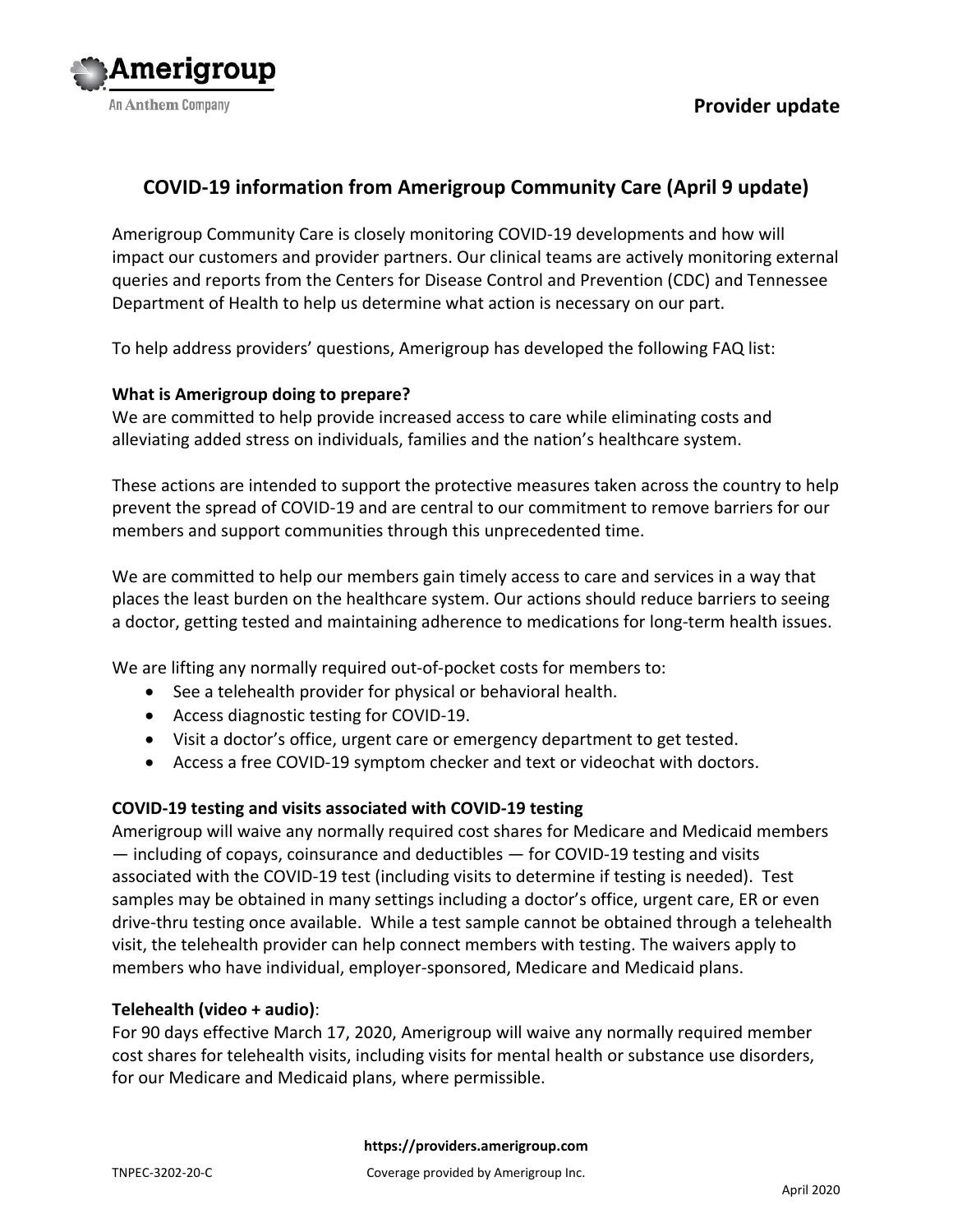Cost sharing will be for care received from providers delivering virtual care through internet video and audio services.

### **Telephonic-only care**

For 90 days effective March 19, 2020, Amerigroup will cover telephonic-only visits with in-network providers. Out-of-network coverage will be provided where required. This includes covered visits for mental health or substance use disorders and medical services for Medicare and Medicaid plans, where permissible. Cost shares will be waived for in-network providers only. Exceptions include chiropractic services and physical, occupational, and speech therapies. These services require face-to-face interaction and therefore are not appropriate for telephone-only consultations.

#### **Prescription coverage**

Amerigroup is also providing coverage for members to have an extra 30-day supply of medication on hand. We are encouraging that when member plans allow they switch from 30 day home delivery to 90-day home delivery.

### **Frequently asked questions:**

# **Will Amerigroup waive member cost shares for COVID-19 testing and visits associated with COVID-19 testing?**

Amerigroup will waive cost shares for our Medicare and Medicaid plan members — including copays, coinsurance and deductibles — for the COVID-19 test and associated visits. Test samples may be obtained in many settings including a doctor's office, urgent care, ER or even drive-through testing once available. While a test sample cannot be obtained through a telehealth visit, the telehealth provider can connect members with testing. The waivers apply to Medicare and Medicaid plans.

- Amerigroup covers telehealth (in other words, video + audio) services for providers who have access to those platforms/capabilities today.
- Effective March 17, 2020, Amerigroup waive member cost share for telehealth (video + audio) visits, including visits for mental health or substance abuse disorders, for our Medicare plans and Medicaid plans where permissible for 90 days. Cost sharing will be waived for members receiving care through internet video + audio services.

 $\bullet$ 

# **Amerigroup cover telephone-only services in addition to telehealth via video + audio?**

Amerigroup does not cover telephone-only services today (with limited state exceptions) but we are providing this coverage for 90 days effective March 19, 2020, to reflect the concerns we have heard from providers about the need to support continuity of care for members during extended periods of social distancing. Amerigroup will cover telephone-only medical and behavioral health services from in-network providers and out-of-network providers when required by state law. Amerigroup will waive associated cost shares for in-network providers only except where a broader waiver is required by law. Exceptions include chiropractic services, physical, occupational, and speech therapies. These services require face-to-face interaction and therefore are not appropriate for telephone-only consultations. Self-insured plan sponsors may opt out of this program.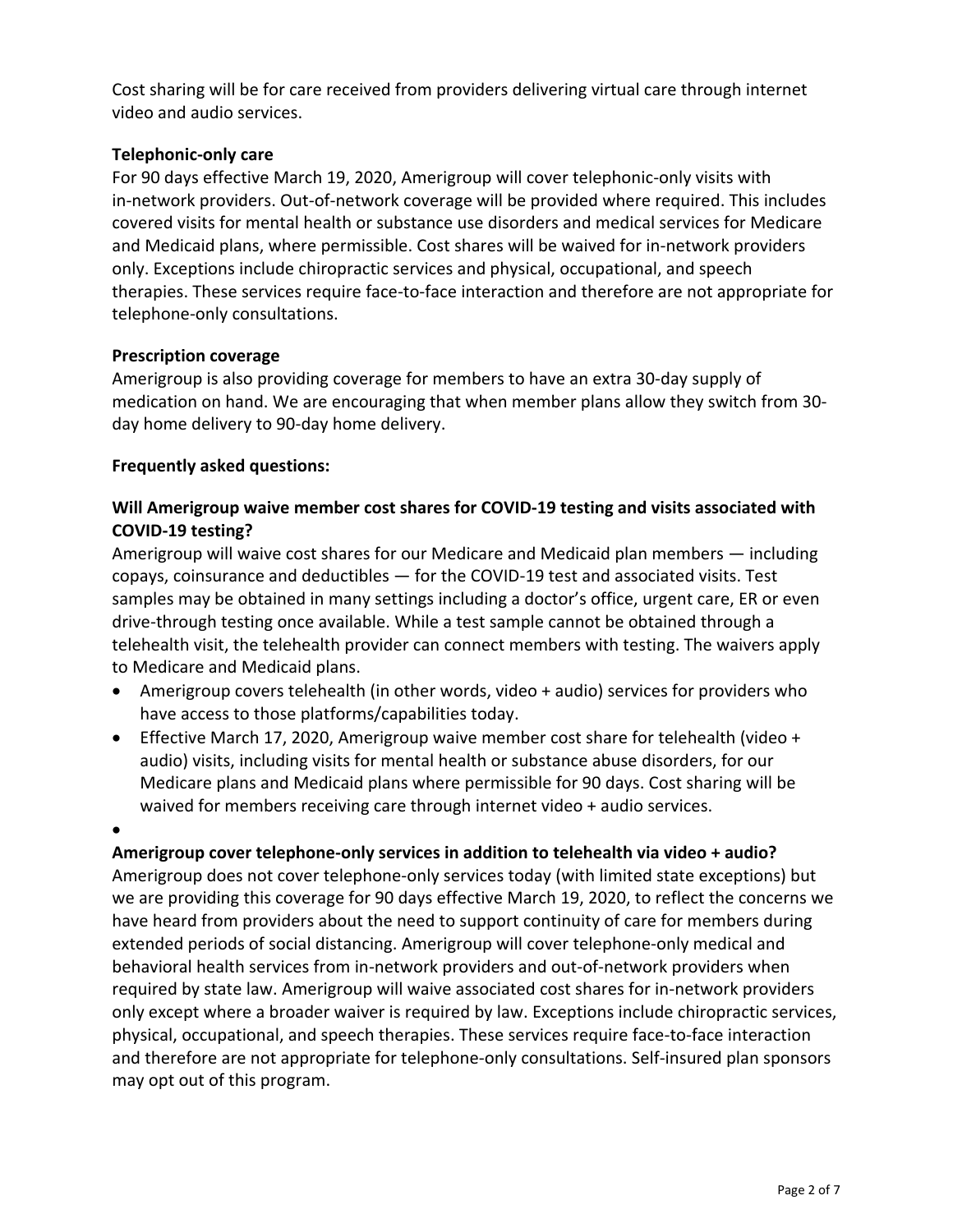# **What codes would be appropriate to consider for a telehealth visit with a patient who wants to receive health guidance related to COVID-19?**

Based on standard coding guidelines from the AMA and HCPCS, Amerigroup would recognize telehealth modifiers 95 or GT that are appended with office visit codes 99201-99215, for reimbursement as a telehealth service. Amerigroup also recognizes, but does not require Place of Service (POS) code "02" for reporting telehealth services.

#### **How is Amerigroup monitoring COVID-19?**

Amerigroup is monitoring COVID-19 developments and what they mean for our associates and those we serve. We are fielding questions about the outbreak from our customers, members, providers and associates. Additionally, our clinical teams are actively monitoring external queries and reports from the CDC to help us determine what, if any, action is necessary on our part to further support our stakeholders.

We have a business continuity plan for serious communicable disease outbreaks, inclusive of pandemics, and will be ready to deploy the plan if necessary.

# **How is Amerigroup monitoring COVID-19?**

Our enterprise-wide business continuity program includes recovery strategies for critical processes and supporting resources, automated 24/7 situational awareness monitoring for our footprint and critical support points, and our Virtual Command Center for Emergency Management command, control and communication.

In addition, Amerigroup has established a team of experts to monitor, assess and help facilitate timely mitigation and response where it has influence as appropriate for the evolving novel coronavirus threat.

**Does Amerigroup have recommendations for reporting, testing and specimen collection?** The CDC updates these recommendations frequently as the situation and testing capabilities evolve. See the latest information from the CDC: [https://www.cdc.gov/coronavirus/2019](https://www.cdc.gov/coronavirus/2019-nCoV/hcp/clinical-criteria.html) [nCoV/hcp/clinical-criteria.html.](https://www.cdc.gov/coronavirus/2019-nCoV/hcp/clinical-criteria.html)

# **What diagnosis codes would be appropriate to consider for a patient with known or suspected COVID-19?**

The CDC has provided coding guidelines related to COVID-19: [https://www.cdc.gov/nchs/data/icd/ICD-10-CM-Official-Coding-Gudance-Interim-Advice](https://www.cdc.gov/nchs/data/icd/ICD-10-CM-Official-Coding-Gudance-Interim-Advice-coronavirus-feb-20-2020.pdf)[coronavirus-feb-20-2020.pdf.](https://www.cdc.gov/nchs/data/icd/ICD-10-CM-Official-Coding-Gudance-Interim-Advice-coronavirus-feb-20-2020.pdf)

### **Will Amerigroup cover member out-of-pocket costs related to testing and visits for COVID-19?**

Any normally required out-of-pocket expenses including copays, coinsurance and deductibles for COVID-19 are waived for tests and related visits, including visits to determine if testing is needed. Tests samples may be obtained in many settings including a doctor's office, urgent care, ER or even drive-thru testing if available. While a test sample cannot be obtained through a telehealth visit, the telehealth provider can help connect members with testing.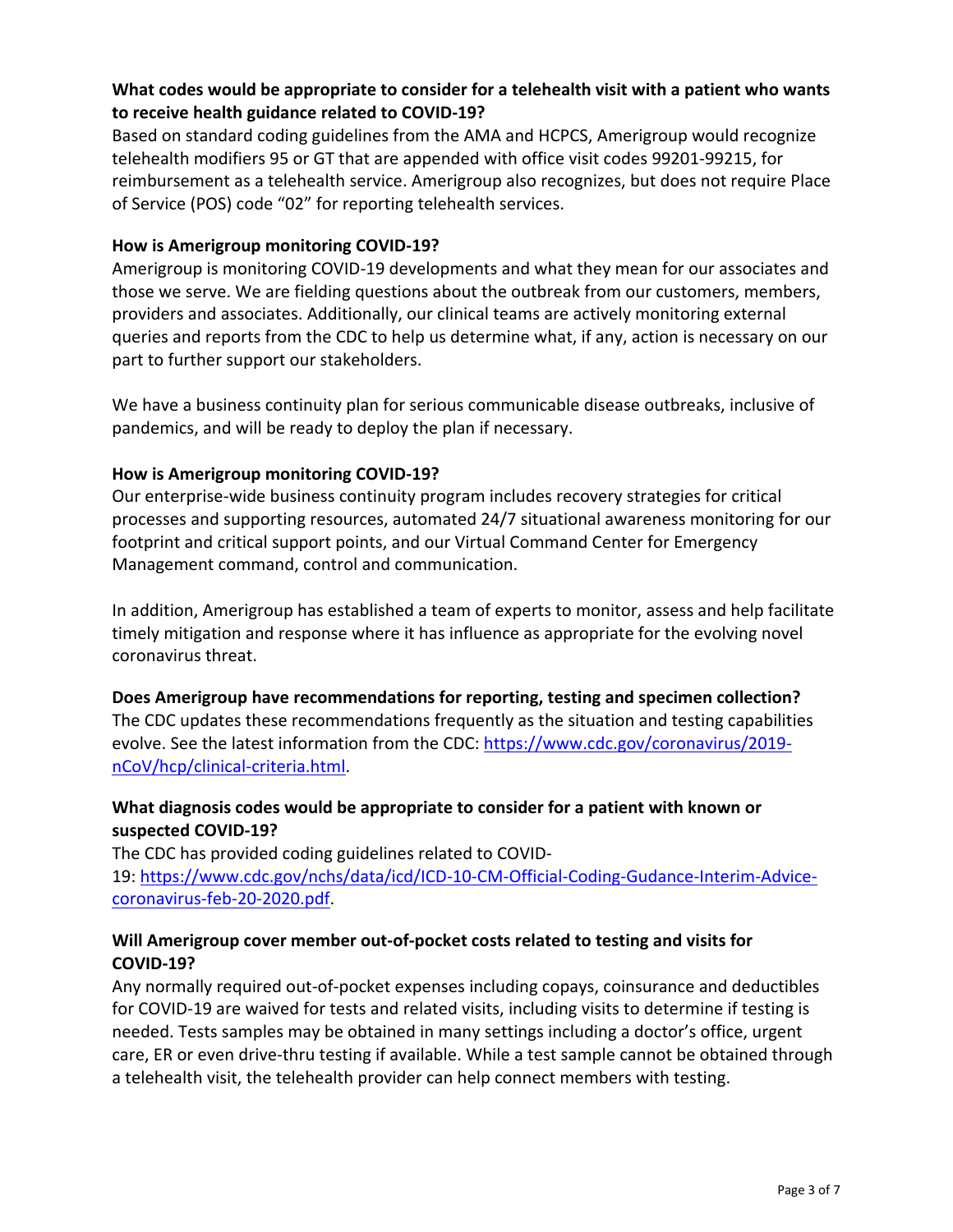Also, Amerigroup will waive any normally required member cost share for telehealth visits, including visits for behavioral health.

For additional services, members will pay any out-of-pocket expenses their plan requires, unless otherwise determined by state law or regulation. Members can call the number on their identification card to confirm coverage. Providers should continue to verify eligibility and benefits for all members prior to rendering services.

# **Is Amerigroup waiving out-of-pocket expenses when a member needs health care services from a doctor or a hospital related to COVID-19 that doesn't involve diagnostic testing?** No, the waiver for out-of-pocket expenses relates to testing and visits that are related to testing, such as a visit to determine if testing is needed. For care unrelated to COVID-19 test or the visit associated with the test, members will pay any out-of-pocket expenses their plan requires, unless otherwise determined by state law or regulation.

However, there is an exception. Amerigroup will waive any member cost share for telehealth visits, including visits for mental health, for our fully insured Medicare and Medicaid plans for 90 days as of March 17.

### **Is Amerigroup waiving member copays associated with telehealth visits for COVID-19?**

Amerigroup will waive member cost share for telehealth visits, including visits for mental health for 90 days, beginning March 17.

### **Is Amerigroup waiving copays related to testing or treatment for COVID-19?**

There is no copay for any services related to the testing or treatment related to COVID-19, regardless of place or type of service effective for dates of service on and after March 17, 2020.

# **What services are appropriate to provide via telehealth?**

Amerigroup covers telehealth (i.e., video and audio) services from providers who have access to those platforms/capabilities today. Providers can bill for virtual and telephonic consultations with their patients by using E&M codes 99201-99215. Providers can bill for behavioral health consultations by using codes 90791, 90792, 90832, 90834, and 90837. All claims billed using the above coding should be billed with the Place of Service 02.

#### **Will Amerigroup cover telephone-only services in addition to telehealth via video and audio?**

Amerigroup will provide coverage for telephone-only services delivered to members for 90 days effective March 19, 2020. For telephonic provider-to-member consultations, providers can use CPT codes 99441-99443. All claims billed using the above coding should be billed with Place of Service 02.

Amerigroup will waive associated cost shares for in-network providers only except where a broader waiver is required by law. Exceptions include home health, chiropractic services, physical, occupational, and speech therapies. These services require face-to-face interaction and therefore are not appropriate for telephone-only consultations.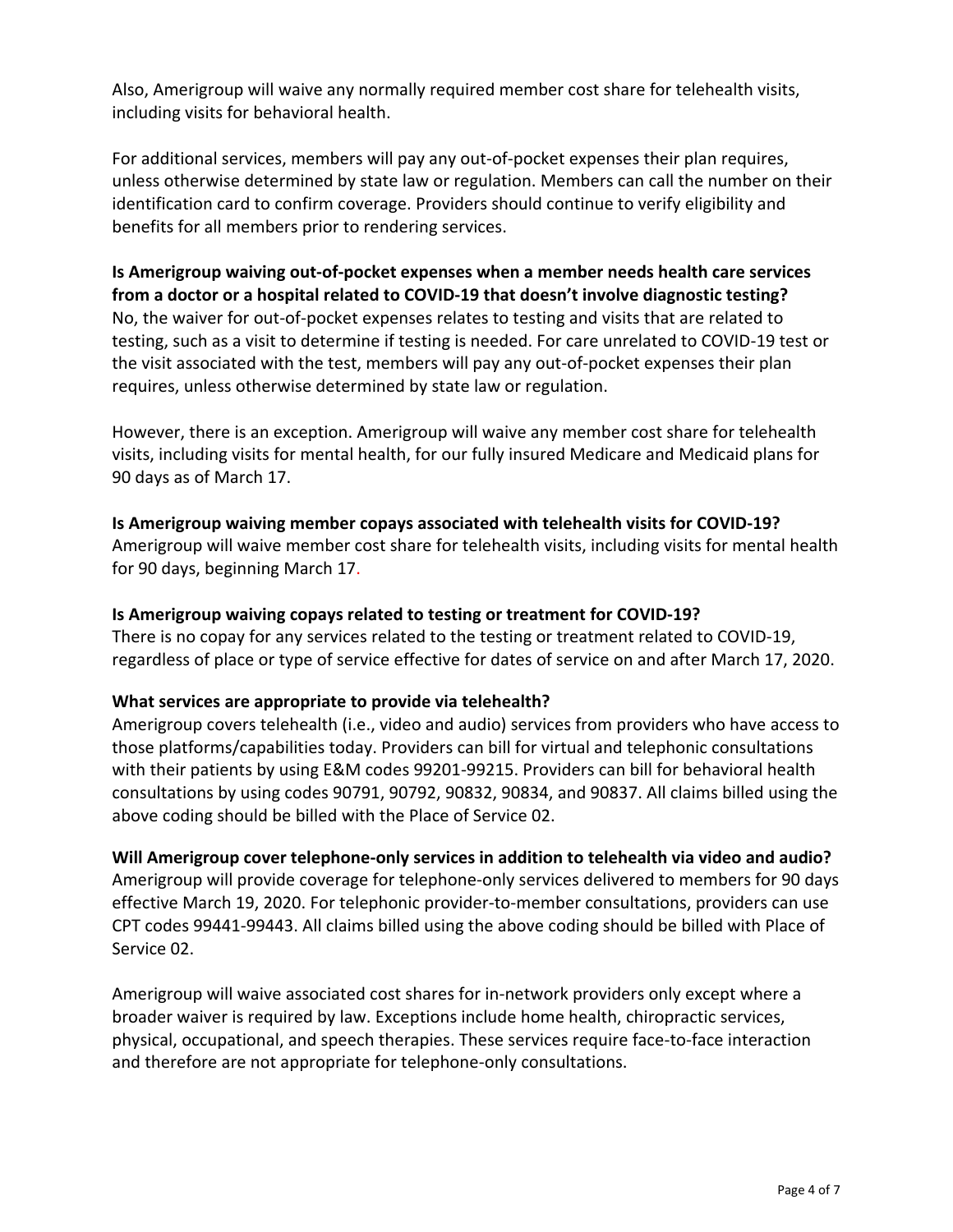# **Can members get their out-of-pocket expenses waived to see their own doctor via telehealth**?

Members can get normally required out-of-pocket expenses waived for COVID-19 visits if their doctor uses a telehealth platform.

### **Does Amerigroup require a prior authorization on the focused test used to diagnose COVID-19?**

No, prior authorization is not required for diagnostic services related to COVID-19 testing.

### **In case of mass epidemic, how can you ensure that your contracted providers can still provide services?**

Amerigroup is committed to working with and supporting its contracted providers. Our benefits already state that if members do not have appropriate access to network doctors, we will authorize coverage for out-of-network doctors as medically necessary.

If your healthcare office or facility is planning to shut down due to the coronavirus epidemic, please call or notify your Amerigroup provider relations representative as soon as possible. It is critical that access to needed health care providers remain in place, now more than ever.

#### **Are there any limitations in coverage for treatment of an illness that is part of an epidemic?**

Our standard health plan contracts do not have exclusions or limitations on coverage for services for the treatment of illnesses that result from an epidemic.

#### **Does Amerigroup expect any slowdown with claim adjudication because of COVID-19?** We are not seeing any impacts to claims payment processing at this time.

### **What is the best way for providers to get information to Amerigroup members on virtual care offerings?**

Members can call the 24-hour Nurse HelpLine at the number listed on their member ID card to speak with a registered nurse about health questions.

#### **Are there any changes to Non-Emergent Transportation (NEMT) services?**

The non-emergent medical transportation (NEMT) network continues to operate normally at this time. However, member care via Telehealth services may be a viable option in lieu of face to face visits. Please refer to the telehealth guidance listed above.

#### **How is Amerigroup approaching the provision of ABA services via telehealth (audio + video)?**

Amerigroup is making adjustments in our policy in the provision of ABA services to address the need for expanded telehealth access. We expect all ABA services will still be provided within benefits limits, authorization limits, and within state and federal regulatory requirements and licensure, including *HIPAA* compliance. These changes will be effective March 17 and will stay in place for 90 days. We will continue to actively monitor the rapidly evolving situation.

#### **Is Amerigroup allowing the delivery of ABA therapy using telehealth methods?**

Yes, we will allow authorized telehealth for (H0032), Mental Health Service Plan Development by non-physician/Development of Behavior Support Plan/Behavior Analyst (BCBA), H2019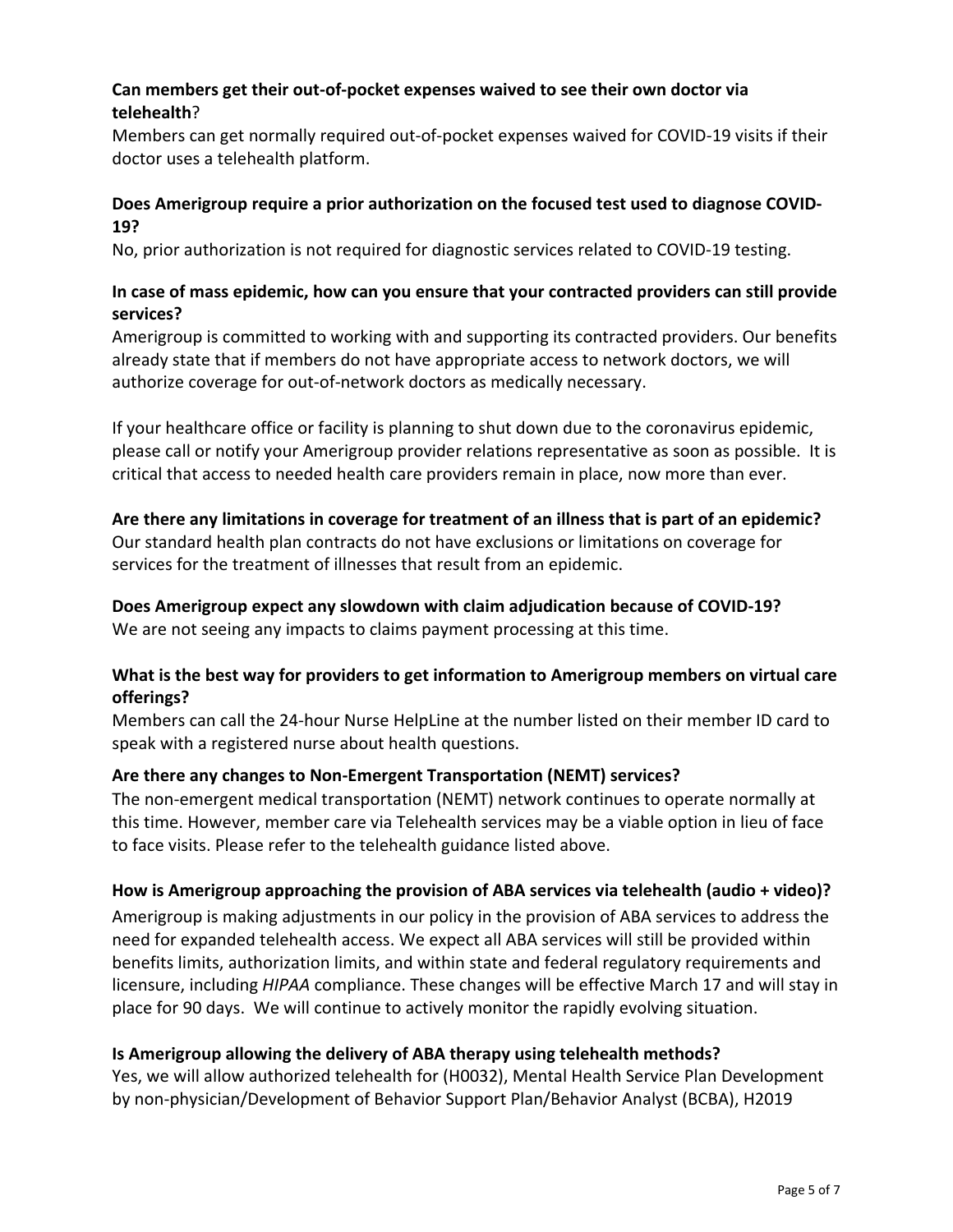Therapeutic Behavioral Services/Behavioral Analyst (BCBA) and H2019 HM-Therapeutic Behavioral Services/Behavior Technician (RBT).

# **Will Amerigroup allow an exception and reimbursement telehealth for the initial in-person medical evaluation for Medication Assisted Treatment (MAT) providers?**

Yes, Amerigroup will reimburse contracted MAT providers for the initial in-person medical evaluation provided through means of telehealth as per the Tennessee Department of Mental Health & Substance Abuse Service COVID‐19 Guidance for OBOTs and Other MAT Programs Utilizing Buprenorphine dated March 18, 2020.

# **When member cost sharing has been waived as outlined in this FAQ for COVID-19 testing and visits associated with COVID-19 testing, telehealth (video + audio) services, and in-network telephonic-only services, how does that impact provider reimbursement?**

Amerigroup will process the claim as if there is no member cost sharing, as it does, for example, with preventative health services.

# **How is Amerigroup reimbursing participating hospitals that perform COVID-19 diagnostic testing in an emergency room or inpatient setting?**

Reimbursement for COVID-19 testing performed in a participating hospital emergency room or inpatient setting is based on existing contractual rates inclusive of member cost share amounts waived by Amerigroup. Amerigroup will waive cost shares for members of our Medicare and Medicaid plans—inclusive of copays, coinsurance and deductibles—for COVID-19 test and visits to get the COVID-19 test.

# **How is Amerigroup reimbursing participating hospitals which are performing COVID-19 diagnostic testing in a drive thru testing setting?**

Based on standard AMA and HCPCS coding guidelines, for participating hospitals with a lab fee schedule, Amerigroup will recognize the codes 87635 and U0002, and will reimburse drive thru COVID-19 tests according to the lab fee schedule inclusive of member cost-share amounts waived by Amerigroup. Participating hospitals without lab fee schedules will follow the same lab testing reimbursement as defined in their facility agreement with Amerigroup inclusive of member cost share amounts waived by Amerigroup. Amerigroup will waive cost shares for members of our Medicare and Medicaid plans—inclusive of copays, coinsurance and deductibles—for COVID-19 test and visits to get the COVID-19 test.

# **Does Amerigroup require a prior authorization on the focused test used to diagnose COVID-19?**

No, prior authorization is not required for diagnostic services related to COVID-19 testing.

# **Does Amerigroup require use of a contracted provider for the COVID-19 lab test in order for waiver of the member's cost share to apply?**

Amerigroup will waive member cost shares for COVID-19 lab tests performed by participating and non-participating providers.

# **Will Amerigroup reimburse Primary Care Providers (PCP) that treat members that are not on their assigned panel listing.**